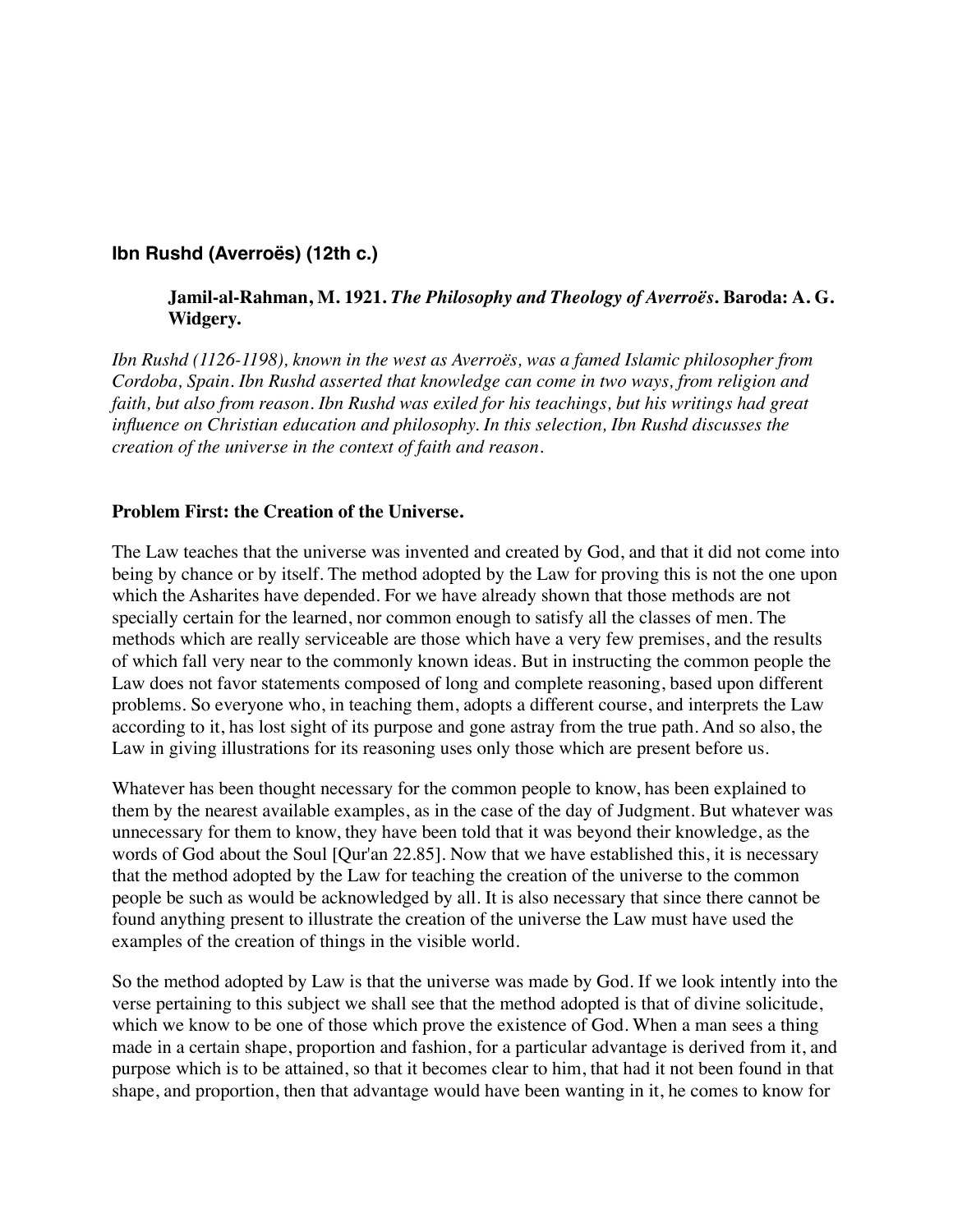certain that there is a maker of that thing, and that he had made it in that shape and proportion, for a set purpose. For it is not possible that all those qualities serving that purpose be collected in that thing by chance alone. For instance, if a man sees a stone on the ground in a shape fit for sitting, and finds its proportions and fashion of the same kind, then he would come to know that it was made by a maker, and that he had made it and placed it there. But when he sees nothing in it which may have made it fit for sitting then he becomes certain that its existence in the place was by chance only, without its being fashioned by any maker.

Such is also the case with the whole of the universe. For when a man sees the sun, the moon, and all the stars, which are the cause of the four seasons; of days and nights, of rain, water and winds, of the inhabitation of the parts of the earth, of the existence of man, and of the being of all the animals and the plants and of the earth being fit for the habitation of a man, and other animals living in it; and the water fit for the animals living in it; and the air fit for birds, and if there be anything amiss in this creation and edifice, the whole world would come to confusion and disorder, then he would come to know with certainty that it is not possible that this harmony in it for the different members of the universe — man, animals, and plants — be found by chance only.

He will know that there is one who determined it, and so one who made it by intention, and that is God, exalted and magnified may He be. He would know with certainty that the universe is a created thing, for he would necessarily think that it is not possible that in it should be found all this harmony, if it be not made by someone, and had come into existence by chance alone. This kind of argument, is quite definite and at the same time clear, and some have mentioned it here. It is based upon two principles which are acknowledged by all. One of them being, that the universe, with all its component parts, is found fit for the existence of man and things; secondly, that which is found suitable in all its parts, for a single purpose, leading to a single goal, is necessarily a created thing. So those two principles lead us naturally to admit that the universe is a created thing, and that there is a maker of it. Hence "the argument of analogy" leads to two things at one and the same time, and that is why it is the best argument for proving the existence of God. This kind of reasoning is also found in the Qur'an in many verses in which the creation of the universe is mentioned.

For instance, "Have We not made the earth a bed, and the mountains for shelter to fix the same? And have We not created you of two sexes; and appointed your sleep for rest and made the night a garment to cover you, and destined the day to a gaining of a livelihood; and built over you seven heavens, and placed therein a burning lamp? And do We not send down from the clouds pressing forth rain, water pouring down in abundance, that We may hereby produce corn and herbs, and gardens planted thick with trees" [Qur'an 77.3ff]. If we ponder over this verse it would be found that our attention has been called to the suitability of the different parts of the universe for the existence of man. In the very beginning we are informed of a fact well-known to all and that is that the earth has been created in a way which has made it suitable for our existence. Had it been unstable, or of any other shape, or in any other place, or not of the present proportion, it would not have been possible to be here, or at all created on it. All this is included in the words, "Have We not made the earth a bed for you"? for in a bed are collected together all the qualities of shape, tranquility, and peace, to which may be added those of smoothness and softness.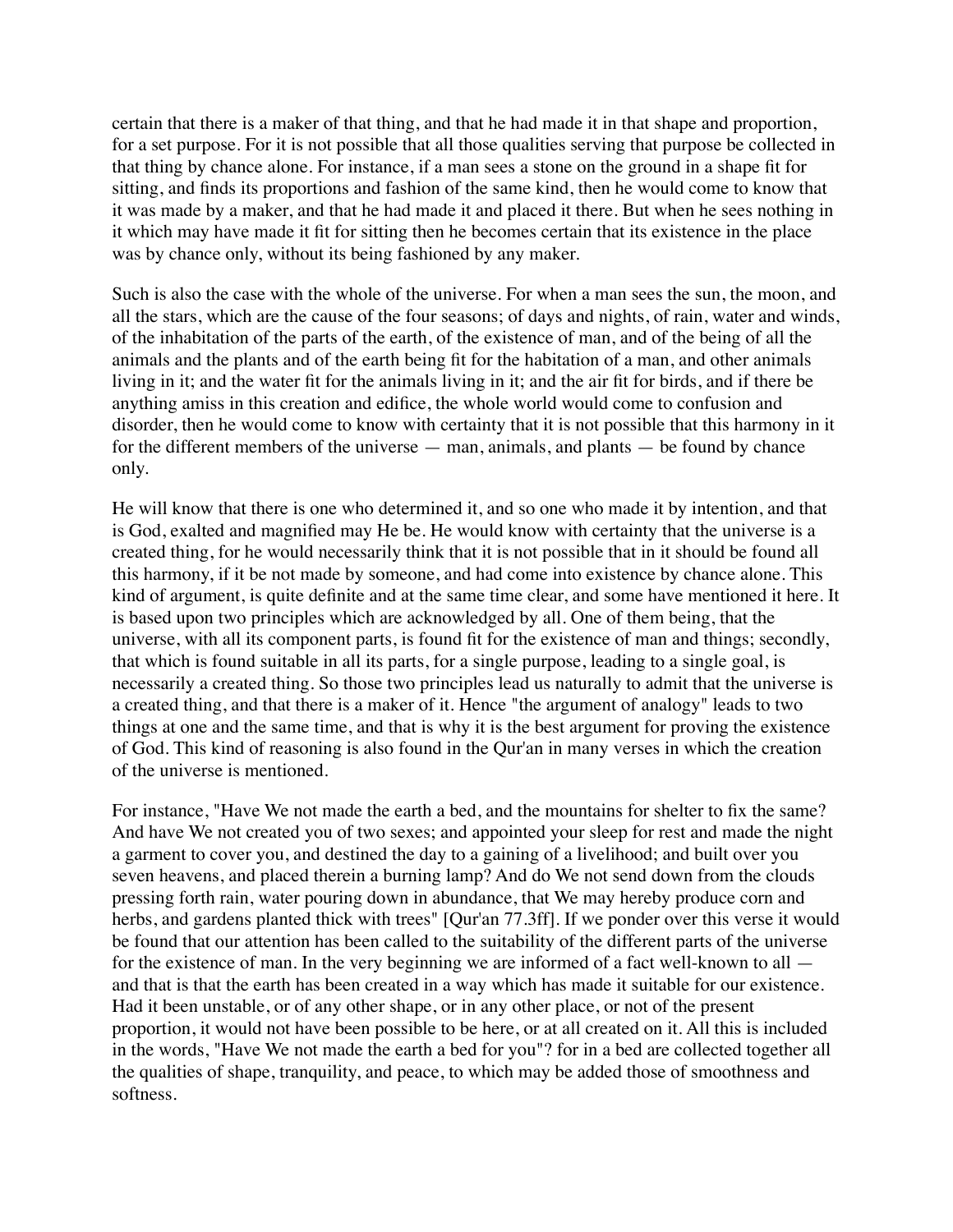So how strange is this wonderful work and how excellent this blessedness, and how wonderful this collection of all the qualities! This is so because in the word mihad (bed) are brought together all those qualities, which are found in the earth, rendering it suitable for the existence of man. It is a thing which becomes clear to the learned after much learning and a long time, "But God will appropriate His mercy unto whom He pleases [Qur'an 2.99]. Then as to the divine words, "And the mountains for stakes," — they tell us of the advantage to be found in the tranquility of the earth on account of the mountains. For had the earth been created smaller than it is now, that is, without mountains, it would have been quivered by the motion of other elements, the water and the air, and would have been shaken and thus displaced. This would naturally have been the cause of the destruction of the animal world. So when its tranquility is in harmony with those living on it, it did not come into being by chance alone, but was made by someone's intention, and determination. Certainly it was made by One who intended it, and determined it, for the sake of those living on it.

Then He calls our attention to the suitability of the existence of night and day for animals. He says "And made the night a garment to cover you; and destined the day to a gaining of your livelihood." He means to say that He has made the night like a covering and clothing for all the things, from the heat of the sun. For had there been no setting of the sun at night, all the things, whose life has been made dependent upon the sun, would have perished — that is, the animals and the plants. As clothing protects the people from the heat of the sun, in addition to its being a covering, so God likened the night to it. This is one of the most beautiful of the metaphors. There is also another advantage in the night for the animals: their sleep in it is very deep, after the setting of the sun, which keeps faculties in motion, that is, wide awake. So God has said, "And appointed your sleep for rest, " on account of the darkness of the night. Then He says, "And built over you seven heavens, and placed therein a burning lamp." Here by the word building He means their creation, and their harmony with the created things, and their arrangement and system. By strength He means that power of revolution and motion which is never slackened, and never overtaken by fatigue; and they never fall like other roofs and high edifices. To this refer the words of God, "And made the heaven a roof well-supported" [Qur'an 21.33]. By all this He shows their fitness in number, shape, fashion, and movement, for the existence of those who live on the earth round it. Were one of the heavenly bodies, not to speak of all, to stop for a moment all would be chaos on the face of the earth. Some people think the blast of the last trumpet, which will be the cause of the thunderbolt, will be nothing but a stop in the revolution of the heavenly bodies.

Then He tells us of the advantage of the sun for those living on the earth and says, "And placed therein a burning lamp. " He calls it a lamp because in reality it is all darkness, and light covers the darkness of the night, and if there be no lamp, man can get no advantage out of his sense of sight at nighttime; and in the same way if there were no sun the animals can have no benefit of their sense of seeing. He calls our attention to this advantage of the suns ignoring others because it is the noblest of all the advantages and the most-apparent of all. Then He tells us of His kindness in sending down rain, for the sake of the plants and the animals. The coming down of rain in an appointed proportion, and at an appointed season, for the cultivated fields cannot be by chance alone, but is the result of divine solicitude for us all. So He says, "And do We not send down from the clouds pressing forth rain, water pouring down in abundance that We may hereby produce corn and herbs, and gardens planted thick with trees."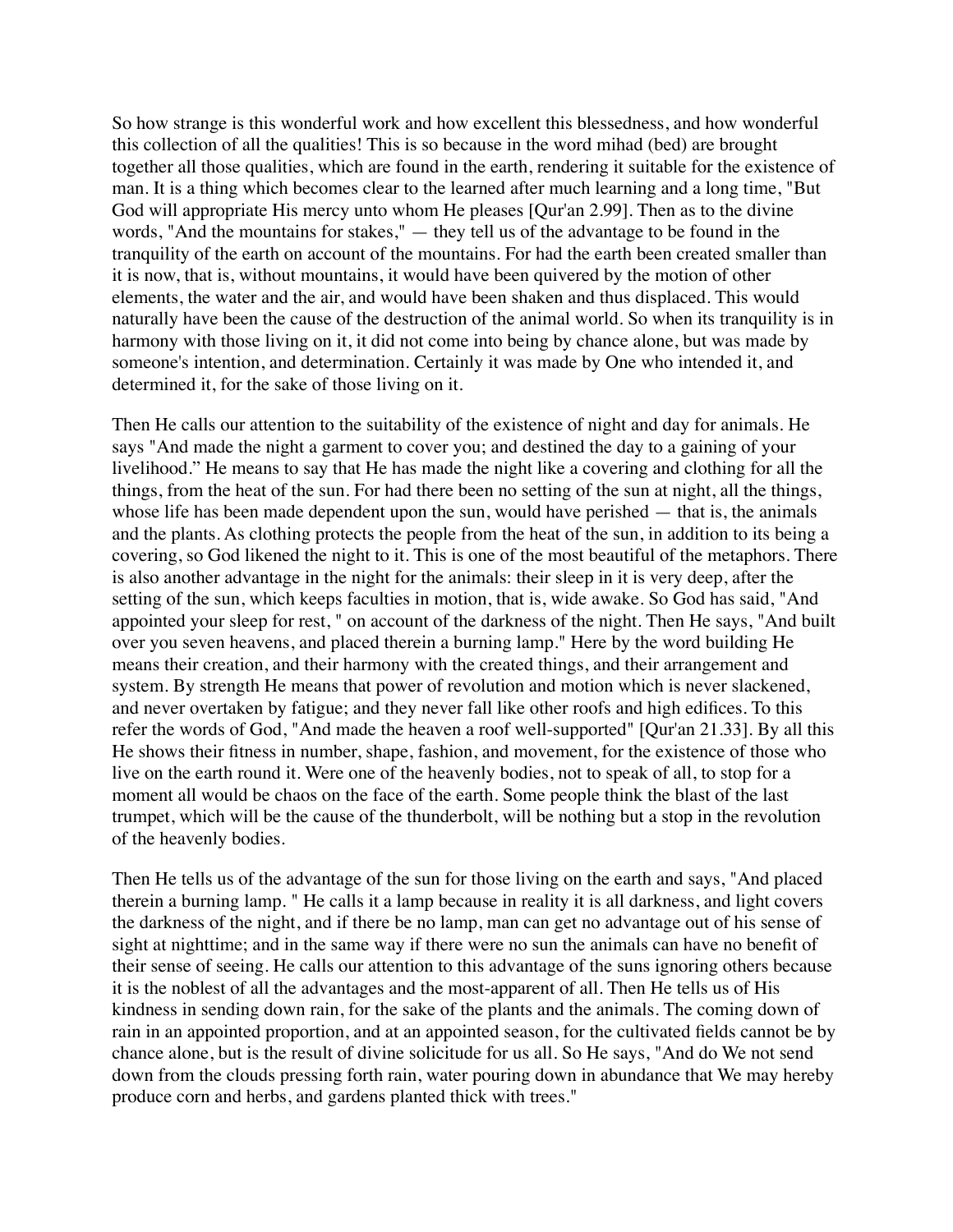There are many verses of the Qur'an on this subject. For instance, He says, "Do you not see how God has created the seven heavens, one above another, and has placed the moon therein for a light, and has appointed the sun for a taper? God has also provided and caused you to bring forth wheat from the earth" [Qur'an 71.14-16]. If we were to count all such verses and comment upon them showing the kindness of the Creator for the created, it would take too many volumes. We do not intend to do it in this book. If God should grant us life and leisure we shall write a book to show the kindness of God to which He has called our attention.

It should be known that this kind of argument is just contrary to that which the Asharites think leads to the knowledge of God. They think that the creation does not lead us to the knowledge of God through any of His goodness, but through possibility, that is, the possibility which is found in all things, which we can understand to be of his shape or of quite a contrary one. But if this possibility be found alike in both the cases, then there is no wisdom in the creation of the universe, and there is found no harmony between man and the parts of it. For, as they think, if it is possible for the things to have any other form than they have now, then there can exist no harmony between man and other existent things by the creation of which God has obliged man and commanded him to be thankful to Him. This opinion, by which the creation of man, as a part of the universe, is just as possible, for instance, as his creation in the void, is like the opinion of those who say that man exists but he could have been created in quite a different shape, and yet could perform actions like a man. According to them it is also possible that he may have formed the part of another universe quite different from the existing one. In that case the blessing of the universe can have no obligation for man, for they are not necessary for his purpose. Hence man is quite careless of them and they of him. So their existence is no blessing to him. This is all against the nature of man.

On the whole, a man who denies the existence of the effects arranged according to the causes in the question of arts, or whose wisdom cannot understand it, then he has no knowledge of the art of its Maker. So also a man who denies the existence of an order of effects in accordance with causes in this universe, denies the existence of the Creator altogether. Their saying that God is above these causes, and that they cannot have any bearing on the effects by His command, is very far from the true nature of philosophy, nay, it is a destroyer of it. For if it is possible to have the same effects with other than the prescribed causes just in the same degree as by them, then where is the greatness in producing the effects from the known Causes? It is so because the effects from the causes have one of the following three reasons. Either the existence of the causes will be in place of the effects by compulsion, as a man's taking his food; or their being more perfect, that is, the effect becoming better and more perfect through them, as a man's having two eyes, or they may have neither a better nor a more compulsive effect. In this case the existence of the effect and the cause would be by chance, without any intention at all; and, hence, there would be no greatness found in it.

For instance, if the shape of a human hand, the number of the fingers, and their length be neither necessary nor adding any perfection in its work in seizing things of different kind, then the actions of the hand from this shape, and number of parts, would be by chance alone. If it be so, then it makes no difference whether a man is given a hand or a hoof, or something else, like the different animals, for their particular actions. On the whole, if we ignore the causes and their effects, then there remains nothing to refute the arguments of those who believe in the creation of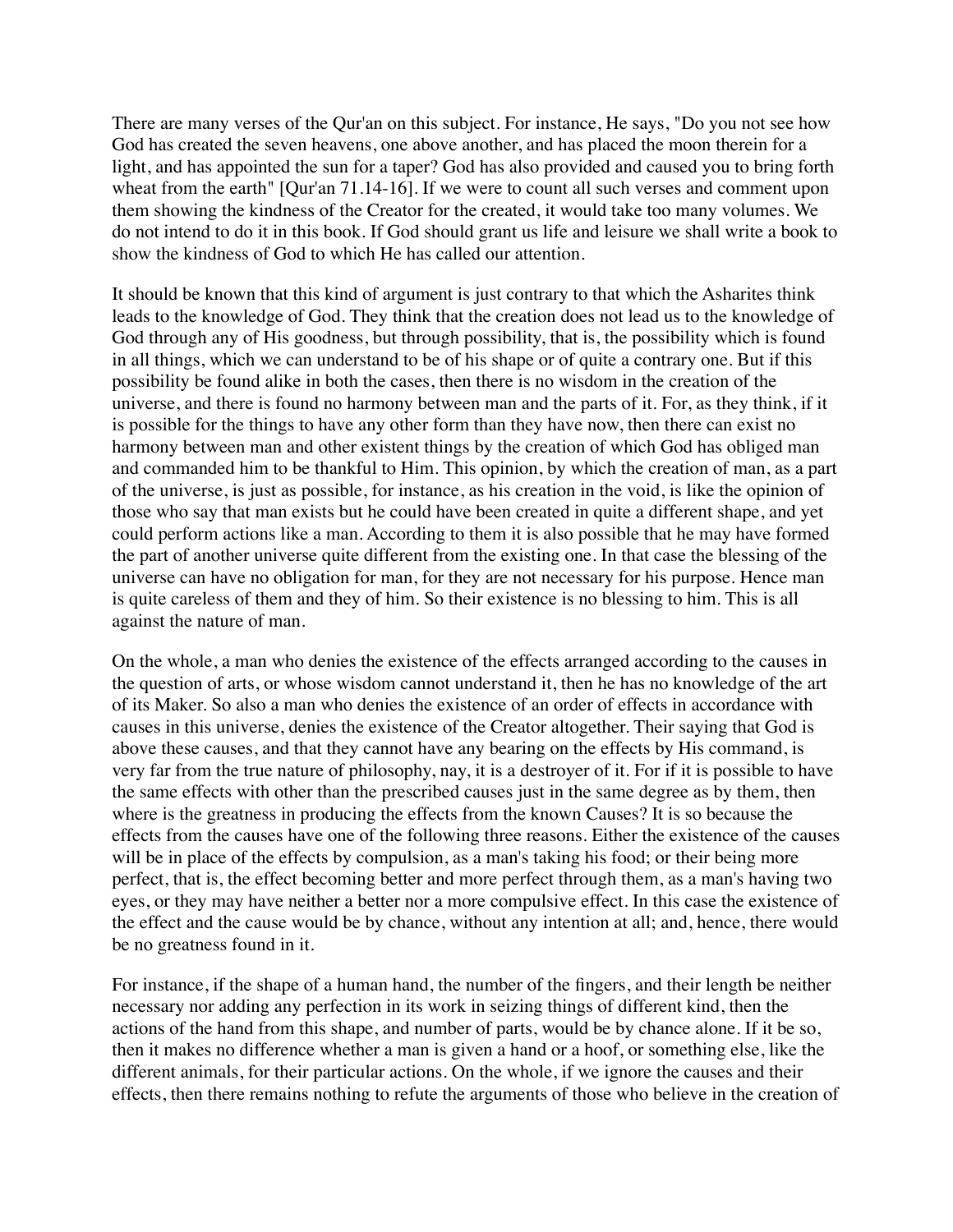the universe by chance alone, that is, those who say that there is no Creator at all, and that which has come into being in this universe is the result of material causes. For taking one of the two alternatives it is not more possible that it may have happened by chance, than done by an independent Actor. So when the Asharites say that the existence of one or more possibilities shows that there is a particular Maker of these things, they can answer and say that the existence of things by one of these possibilities was by chance alone, for intention works as one of the causes, and that which happens without any means or cause is by chance. We see that many things come into being in this way. For example, the elements mix together by chance, and then by this unintentional mixing there is produced a new thing. They mix again, and this quite unintentionally produces quite a new thing. In this way every kind of creation may be said to have come into existence by chance.

We say that it is necessary that there be found order and arrangement, the more perfect and finished than what can be imagined. This mixing together of elements is limited and prearranged, and things produced by them are sure to happen, and no disorder has ever happened in them. But all this could not happen by chance alone, for that which happens in this way by chance is of the least value. It is to this that God refers, "It is the work of the Lord, who has rightly disposed all things" [Qur'an 27.90]. I would like to know what completeness can be found in things made by chance, for such things are by no means better than their opposites. To this God refers in the following words, "You cannot see in the Creation of the most Merciful any unfitness or disproportion. Lift your eyes again to heaven, and look whether you see any flaw" [Qur'an 67.3]. But what defect can be greater than that all the things can be found with any other quality than they really possess. For the non-existent quality may be better than the existing one. In this way, if one thinks that were the Eastern movement to become Western and vice-versa, there would be no difference in the universe then he has destroyed philosophy altogether. He is like a man who thinks that were the right side of the animals to become left, and vice-versa, there would be no difference at all, for one of the two alternatives is there. For as it is possible to say that it is made according to one alternative by an independent Maker, so it is possible to assert that it was all made by chance alone. For we see so many things coming into being by themselves.

It is quite clear to you that all the people see that lower kinds of creation could have been made in a different way from that in which they really are, and as they see this lower degree in many things they think that they must have been made by chance. But in the higher creation they know that it is impossible to have been made in a more perfect and excellent form than that given to it by the Creator. So this opinion, which is one of the opinions of the Mutakallimun is both against the Law and philosophy. What we say is that the opinion of possibility in creation is closer to a complete denial of God, than leading us nearer to Him. At the same time it falsifies philosophy. For if we do not understand that there is a mean between the beginnings and ends of the Creation, upon which is based the ends of things, then there can neither be any order nor any method in it. And if they be wanting then there can be no proof of the existence of an intelligent and knowing Maker; for taking them together with cause and effect we are led to the fact that they must have been created by wisdom and knowledge.

But, on the other hand, the existence of either of two possibilities shows that they may have been performed by a not-knowing Maker and by chance alone. Just as a stone falling on the earth may fall in any place, on any side, and in any form. It will show the want of the existence either of a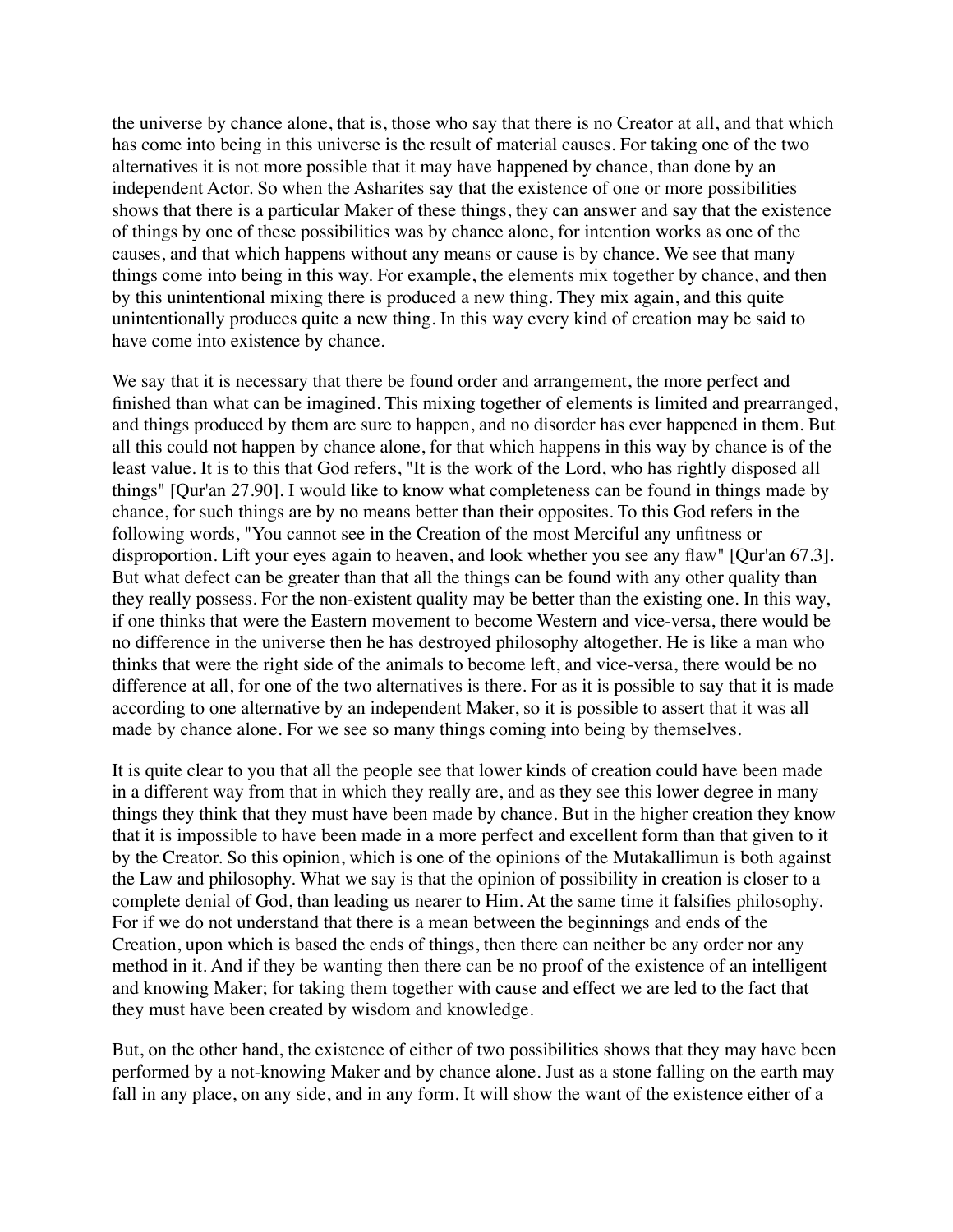creator at all or at least of a wise and knowing Creator. The thing which has compelled the Mutakallimun of the Asharites to adopt this opinion is a denial of the action of those natural forces which God has put in all things, as He has endowed them with life, power and so forth. They avoided the opinion that there was any other creator but God, and God forbid that there be any other, for he is the only creator of the causes and they are made effective by His command only. We will talk of this in detail when discoursing on Fate and Predestination. They were also afraid that by admitting the natural causes they might be accused of saying that the universe came into being by chance only. They would have known that a denial of it means a denial of a great part of the arguments, which can be advanced for a proof of the existence of God. One who denies any part of God's creation denies His work, which falls very near to a denial of a part of His attributes.

On the whole as their opinion is based upon hasty conclusions, which come to the mind of a man by superficial thought and as apparently it appears that the word "intention" can be applied to one who has power to do bad or otherwise, they saw that if they did not admit that all the creation is possible, they would not be able to say that it came into existence by the action of an intending creator. So they say that all the creation is possible so that they may prove that the creator is an intelligent one. They never thought of the order which is necessary in things made, and with that their coming from an intelligent creator. These people have also ignored the blame they will have to bear in thus denying wisdom to the creator; or maintaining that chance should be found governing creation. They know, as we have said, that it is necessary, on account of the order existent in nature, that it must have been brought into being by some knowing creator, otherwise the order found in it would be by chance. When they were compelled to deny the natural forces they had to deny with them a large number of those forces which God has made subservient to His command for the creation and preservation of things. For God has created some things from causes which He has produced from outside, these are the heavenly bodies; there are other things which He has made by causes placed in the things themselves, that is; the soul, and other natural forces, by which he preserves those things. So how wicked is the man who destroys philosophy, and "invented a lie about God" [Qur'an 3.88].

This is only a part of the change which has taken place in the Law, in this and other respects, which we have already mentioned, and will mention hereafter. From all this it must have become clear to you that the method which God had adopted for teaching His creatures that the universe is made and created by Him is the method of kindness and wisdom, towards all His creatures and especially towards man. It is a method which bears the same relation to our intellect, as the sun bears to our senses. The method which it has adopted towards the common people about this problem is that of illustration from things observed. But as there was nothing which could be given as an illustration, and as the common people cannot understand a thing, an illustration of which they cannot see, God tells us that the universe was created in a certain time out of a certain thing, which He made. He tells us his condition before the creation of the universe, "His throne was above the waters" [Qur'an 11.9]. He also says, "Verily your Lord is God who created the heavens and the earth in six days" [Qur'an 7.52], and "Then He set His mind to the creation of the heavens, and it was smoke" [Qur'an 12.10]. In addition to these there are other verses of the Book, pertaining to this subject. So it is incumbent that nothing out of them should be interpreted for the common people, and nothing should be presented to them in explaining it but this illustration. For one who changes it, makes the wisdom of the Law useless. If it be said that the